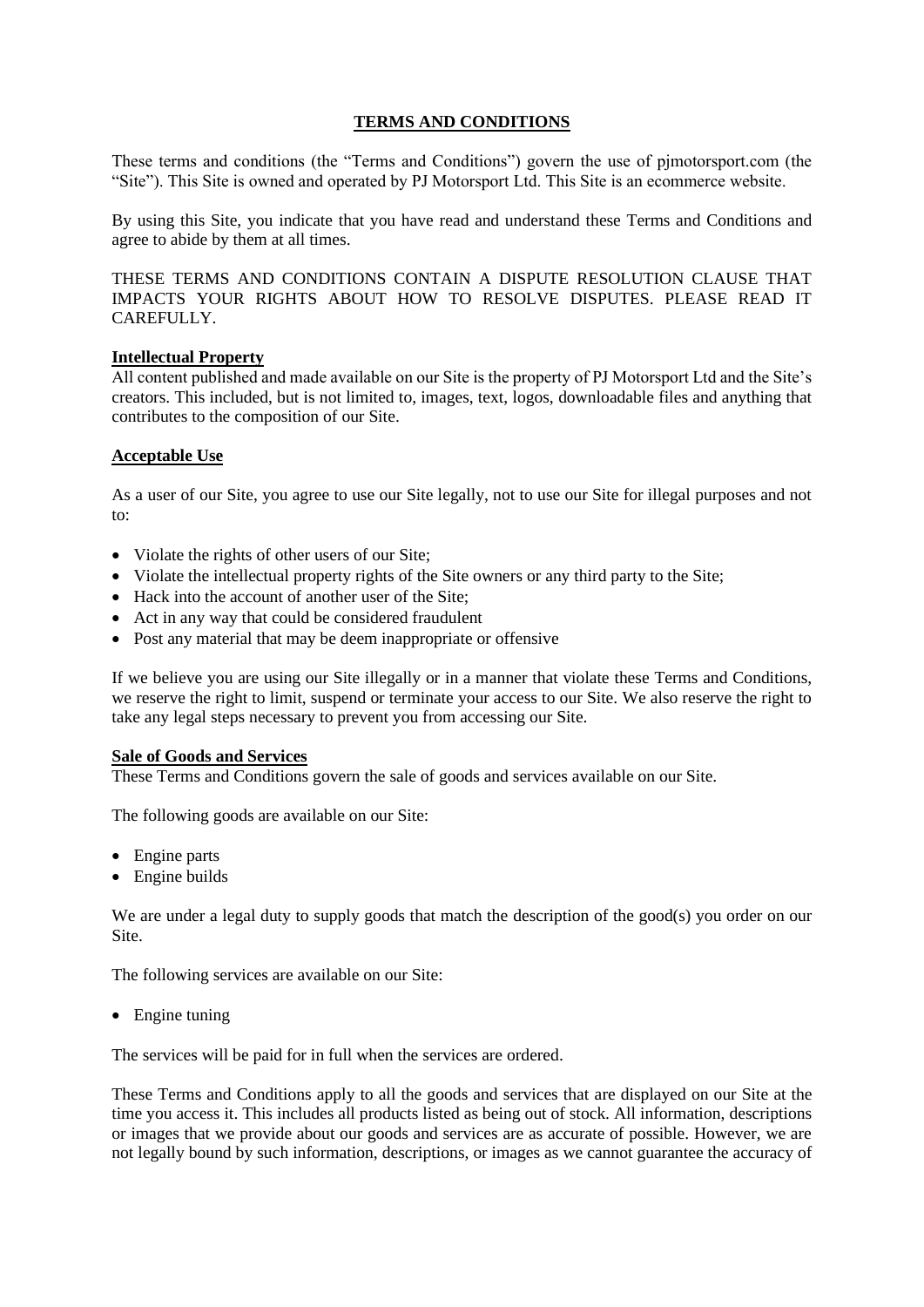the good and services we provide. You agree to purchase goods and services from our Site at your own risk.

We reserve the right to modify, reject or cancel your order whenever it becomes necessary. If we cancel your order and have already processed your payment, we will give you a refund equal to the amount you paid. You agree that it I your responsibility to monitor your payment instrument to verify receipt of any refund.

## **Third Party Goods and Services**

Our Site may offer goods and services from third parties. We cannot guarantee the quality or accuracy of goods and services made available by third parties on our Site.

### **Payments**

We accept the following payment methods on our site:

- Credit/debit card
- PayPal

When you provide us with your payment instrument, you authorise our use of and access to the payment instrument you have chosen to use. By providing us with your payment information, you authorize us to charge the amount due to this payment instrument.

If we believe your payment has violated any lave or these Terms and Condition, we reserve the right to cancel or reverse your transaction.

### **Shipping and Delivery**

When you purchase goods from our Site, the goods will be delivered through one of the following methods:

- Royal Mail 1<sup>st</sup> Class
- Royal Mail 1<sup>st</sup> Class Signed Ford
- Royal Mail Special Delivery Next Day Guaranteed by 1pm
- DHL Next Day
- International Courier (ie, Parcelforce, DPD, etc)

Delivery will take place as soon as reasonably possible, depending on the delivery method selected. Delivery times may vary due to unforeseen circumstances. Please note that delivery times do not include weekends and Bank Holidays.

You will be required to pay delivery charges in addition to the price for the goods you purchase.

If you purchase goods from us for delivery to a destination outside the United Kingdom your purchase may be subject to import duties and taxes applied by the destination country. You are responsible for paying such duties and taxes. Please contact your local customs office for more information before making a purchase. We are no responsible for the payment of any such duties or taxes and are not liable for any failure by you to pay them.

You are required to provide us with a complete and accurate delivery address, including the name of the recipient. We are not liable for the delivery of your goods to the wrong address or wrong person as a result of you providing us with inaccurate or incomplete information.

## **Right to Cancel and Receive Reimbursement**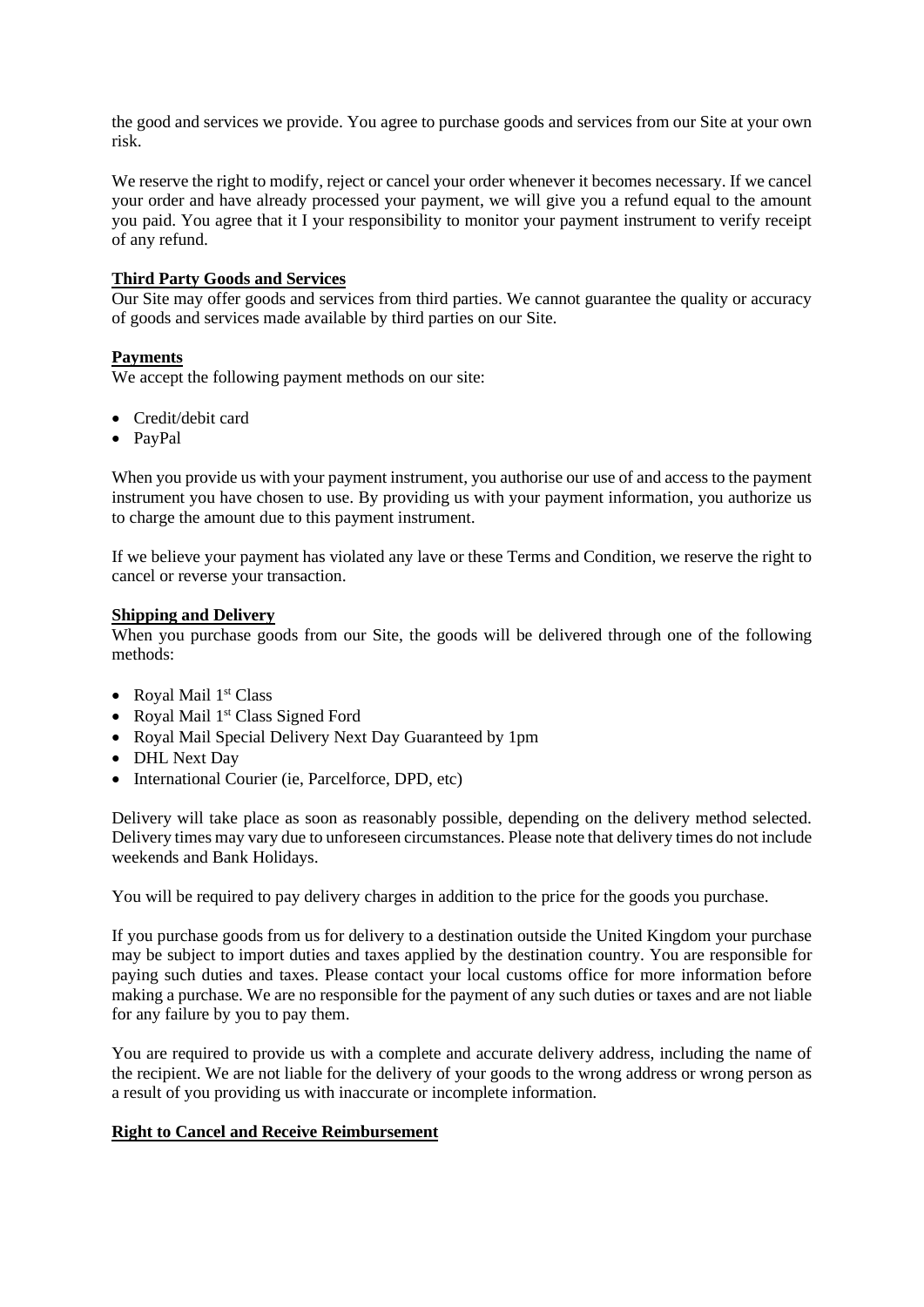If you are a customer living n the United Kingdom or the European Union, you have the right to cancel your contract to purchase goods and services from us within 14 days without giving notice. The cancellation period:

- Will end 14 days from the date of purchased when you purchased a service;
- Will end 14 days from when you receiver, or someone you nominate receives, the goods when you purchased good(s) in one order that are all delivered together;
- Will end 14 days from when you receive, or someone you nominate receives the last good when you purchased in one order that are delivered separately, or;
- Will end 14 days from when you receive, or someone you nominate receives, the first good when you purchased goods that will be regularly delivered during a defined period of time.

To exercise your right to cancel, you must inform us of your decision to cancel within the cancellation period. To cancel, contact us by email at: pimpcltd@aol.com or by post at Unit 8 Newcross Industrial Estate, Brickheath Road, Wolverhampton, WV1 2RZ. You may use a copy of the *Cancellation Form* found at the end of these Terms and Conditions, bur you are not required to do so.

The right to cancel does not apply to:

- Custom or personalized goods;
- Goods that will deteriorate or expire rapidly;
- Services that the customer has requested for the purpose of carrying our urgent repairs or maintenance;
- Accommodation, transport of goods, vehicle rental services, catering or services related to leisure activities, if the contract includes a specific date or period of performance.

## **Effects of Cancellation**

If you cancel your contract with us and goods have already been sent to you, then you must return the goods to us as soon as possible after informing us of your decision to cancel. You will be responsible for the cost of returning the goods. We will not be responsible for any damage or loss to the goods that occurs before they are returned to us, including while the goods are in transit.

If you cancel your contract with us, we will reimburse to you all payments we received from you under the contact, including the costs of delivery, except for any supplementary charges resulting from your choice of a delivery type other than the least expensive type of standard delivery that we offer. Please note that we are permitted by law to reduce your reimbursement to reflect any reduction in the value of the goods that was caused by handling other than what is necessary to establish the nature, characteristics and functioning of the goods.

We will provide reimbursement without undue delay and no late than the earlier of 14 days after we receive back from you any goods supplied or 14 days after you provide proof that you have returned the goods. If no goods were supplied, then we will provide the reimbursement no later than 14 days after the day we were informed of your decision to cancel.

If you requested the performance of services begin during the cancellation period, you are required to pay us an amount which is I proportion to what has been performed until you have communicated to us your decision to cancel this contract. We will reimburse to you any amount you have paid above this proportionate payment.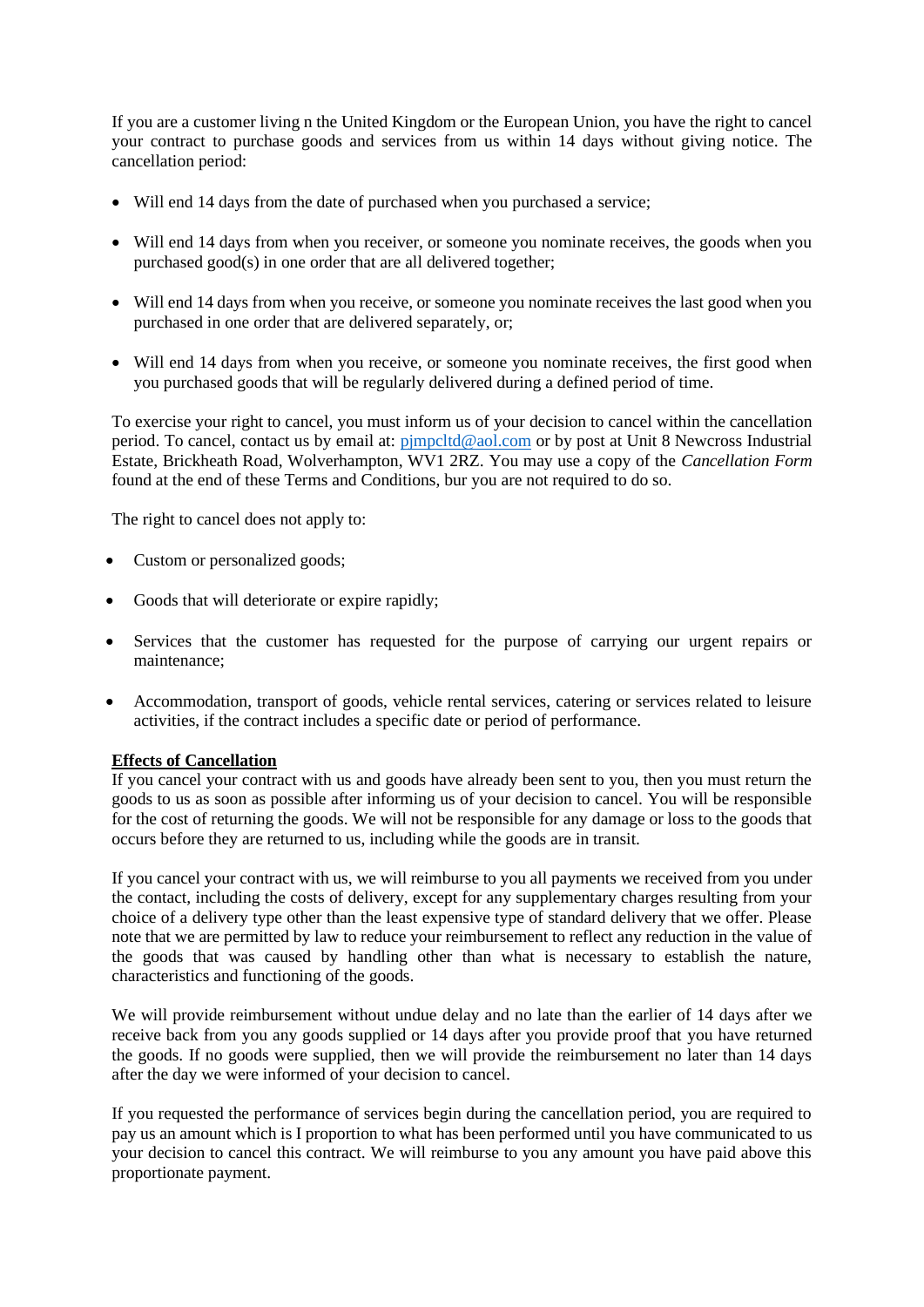We will make the reimbursement using the same form of payment as you used for the initial purchase, unless you have expressly agreed otherwise. You will not incur any fees because of the reimbursement.

The right to cancel and to reimbursement is not affected by any return or refund policy we may have.

### **Refunds**

#### Refunds for Goods

Refund requests must be made within 14 days after receipt of your goods.

We accept refund requests for goods sold on our Site for any of the following reasons:

- Goods are broken:
- Goods do not match description;
- Goods are the wrong size;

Refunds do not apply to the following goods:

- Tuning services
- Engine builds/rebuilds

#### **Returns**

Returns can be made in person to PJ Motorsport Ltd.

Returns can be made by mail. Items returned by mail be securely packed and returned by tracked postage.

### **Consumer Protection Law**

Where the *Sal of Goods Act 1979,* the *Consumer Rights Act 2015* or any other consumer protection legislation in your jurisdiction applied and cannot be excluded, these Terms and Conditions will not limit your legal rights and remedies under that legislation. These Terms and Conditions will be read subject to the mandatory provisions of that legislation. If there is a conflict between these Terms and Conditions and that legislation, the mandatory provisions of the legislation will apply.

#### **Links to Other Websites**

Our site may contain links to third party websites or services that we do not own or control. We are not responsible for the content, policies or practices of any third part website or service linked to on our Site. It is your responsibility to read the terms and conditions and privacy policies of these third-party websites before using these sites.

#### **Limit of Liability**

PJ Motorsport Ltd and our directors, officers, agents, employees, subsidiaries and affiliates will not be liable for any actions, claims, losses, damages, liabilities and expenses including legal fees from the use of the Site.

#### **Indemnity**

Except where prohibited by law, by using this Site you indemnify and hold harmless PJ Motorsport Ltd and our directors, officers, agents, employees, subsidiaries and affiliates from any actions, claims, losses, damages, liabilities and expenses including legal fees arising out of your use of our Site or your violation of these Terms and Conditions.

#### **Applicable Law**

These Terms and Conditions are governed by the law of the Country of England.